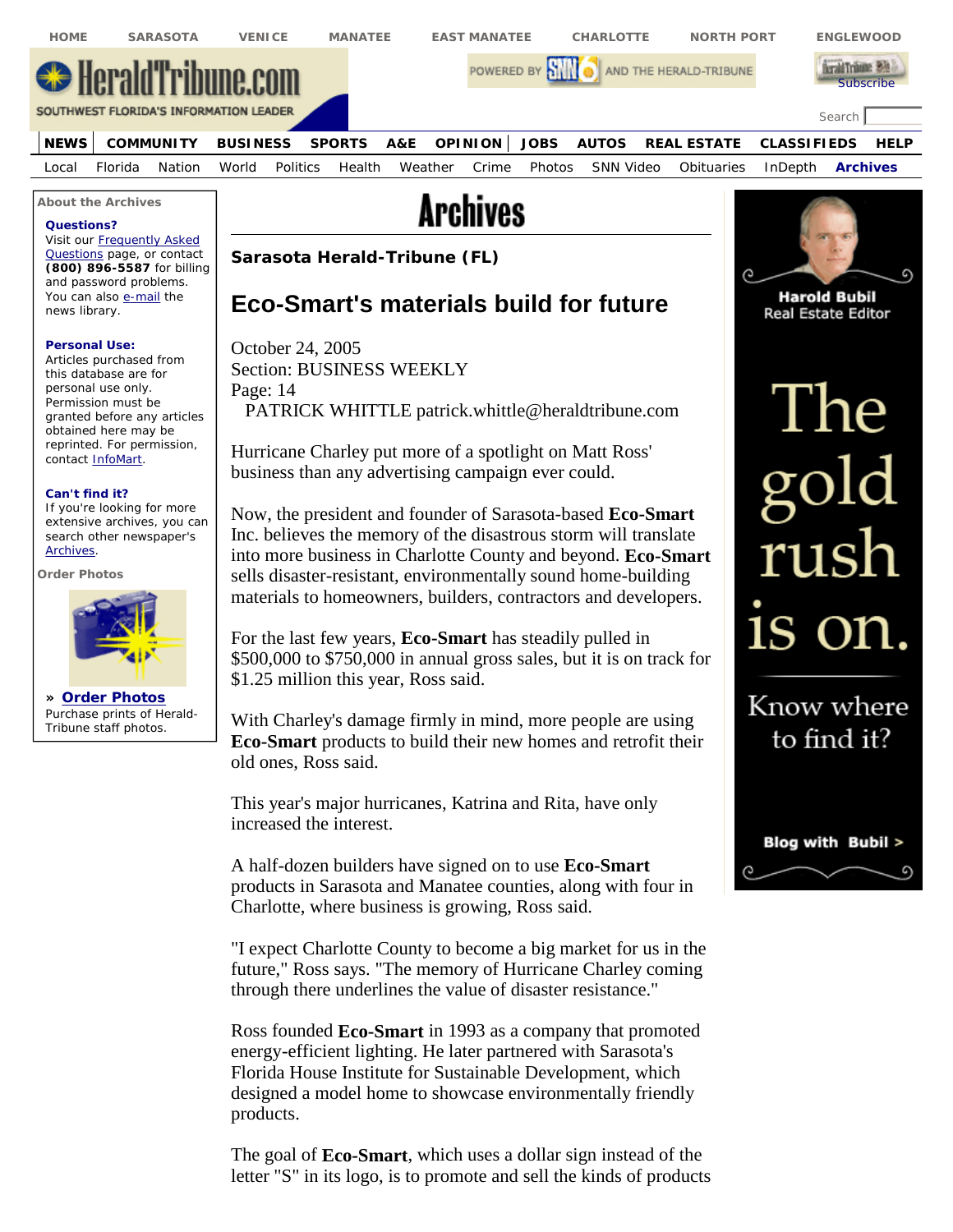featured in the Florida House, Ross says.

The company's motto is "Healthy, efficient, disaster resistant products for better living."

Ross, who calls himself "an environmentalist by upbringing," has always made priorities of environmental consciousness and energy efficiency.

But he's also a salesman by trade, and he's placed a special focus on his storm-safe products since Hurricane Charley.

Those include:

\* Removable storm panels.

\* Recycled roof materials that resemble wood shingles and stand up to heavy weather.

\* Alternative decking that comes with a 50-year warranty against rot and decay.

\* Solar-powered, weatherproof house numbers that are visible from 200 feet away at night.

Builders in Charlotte and Sarasota have bought more and more of these kinds of products since Charley, Ross says. The company markets itself to keep them in the public eye, but Hurricane Katrina provided the best advertising possible.

"One of the things we've learned over the years is how to market," he says. "The products built out of our houses have always been disaster-resistant, but now it's more on people's radar screen."

One of **Eco-Smart**'s biggest pushes in Charlotte County is coming in the form of the Enclaves of Notre Dame development south of Punta Gorda.

Sarasota developer Stephen Weeks is offering **Eco-Smart** products to buyers in his development, which is under construction and could have more than 20 homes. Weeks also is building another Florida House for his new community.

Weeks said he's using **Eco-Smart** products because any new development in Charlotte County needs to be hurricane safe. Charley illustrated that when it damaged every fourth house in the county.

"I had read that green houses are the wave of the future," he says. "Florida House recommends Matt and I wanted to build a house that was green environmentally and safe for the future."

The bulk of **Eco-Smart**'s business comes from Sarasota, Charlotte and Manatee counties. But it serves customers all over the state, Ross says, and contracts independent